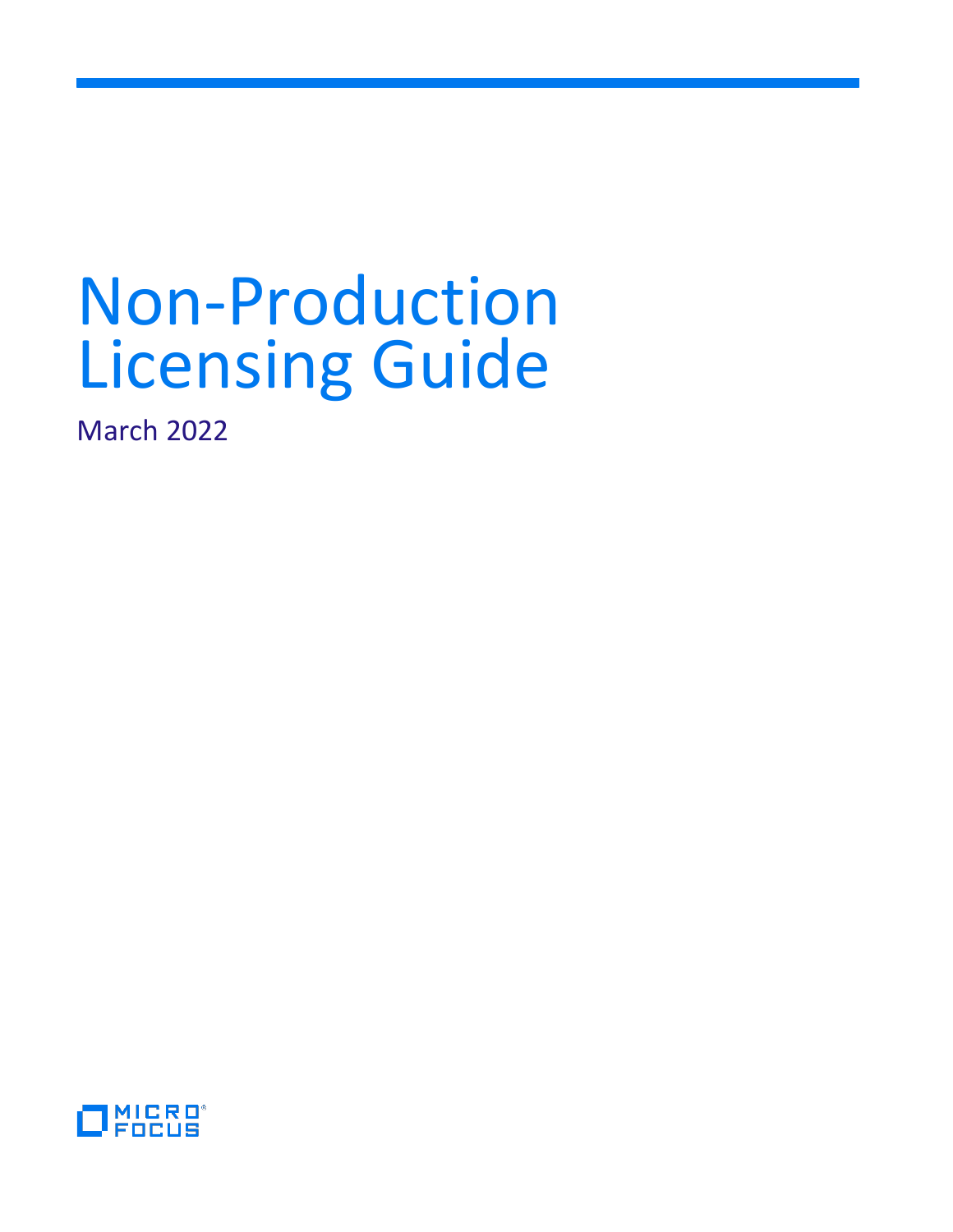# <span id="page-1-0"></span>**Contents**

# <span id="page-1-1"></span>**Summary**

This non-production licensing guide ("**Non-Production Licensing Guide**") for Micro Focus' Applications Delivery Management, Application Modernization and Connectivity, CyberRes, Information Management and Governance, IT Operations Management, and Vertica software products (the "**Micro Focus Software Products**") documents the process by which Customer may request a license from the applicable Micro Focus entity and its affiliates ("**Micro Focus**") to any such Micro Focus Software Product for Non-Production Use (defined below).

# <span id="page-1-2"></span>**Definitions**

Any capitalized terms used but not defined in this Non-Production Licensing Guide will have the meanings set forth in the applicable agreement (i.e., Customer Portfolio Terms or other Master Agreement; End User License Agreement and its applicable Additional License Authorization; and/or Quotation) (the "**Applicable Agreement**") that grants Customer (as identified in that Applicable Agreement) a license to the Micro Focus Software Products.

"**Cold Standby System**" means a backup system on which Non-Production Licensed Software is installed but where the Non-Production Licensed Software (a) is NOT up and running, and (b) is configured to be operational only in the event that the primary production system breaks down or needs to be taken out of service.

"**Hot Standby System**" means a backup, redundant system on which Non-Production Licensed Software is installed and that is (a) up, running and receiving real-time data backups, and (b) ready to take over from the primary production system if the production system breaks down or needs to be taken out of service.

"**IDOL Raw Data Size**" means the uncompressed size of all data, including text and metadata, that is stored in a node table excluding any deleted data that have not been purged.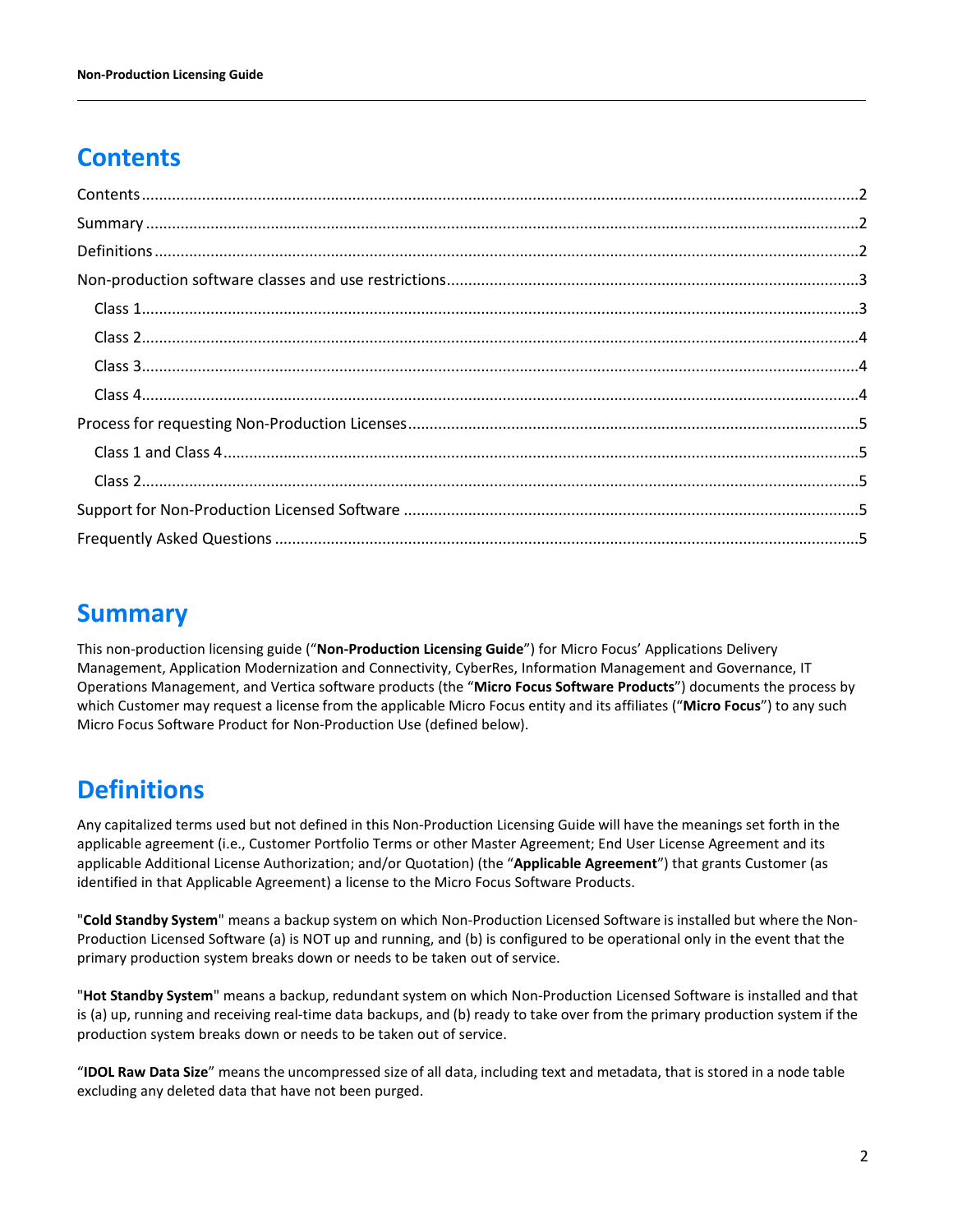"**Non-Production Development System**" means a system on which Non-Production Licensed Software is installed and that is used for developing software product add-on applications for the Non-Production Licensed Software.

"**Non-Production Licensed Software**" means the Micro Focus Software Product listed in the Applicable Agreement for which Non-Production Licenses are offered pursuant to this Non-Production Licensing Guide.

"**Non-Production Test System**" means a system on which Non-Production Licensed Software is installed and that is used for migration testing in preparation for transitioning from one version to another of the Non-Production Licensed Software (which may also include testing the migration of data), or (b) pre-production staging of the Non-Production Licensed Software.

"**Non-Production Use**" means internal use only of Non-Production Licensed Software by Customer and its employees for the benefit of Customer (and not for the benefit of any third party or any affiliate of Customer) on a Non-Production Development System, Non-Production Test System, Hot Standby System, or Cold Standby System.

"**Raw Data Size**" means the uncompressed data stored in a Vertica database as if such uncompressed data had been exported from the database in text format. All logical database entities (tables) and all derived and aggregate tables are included in the Raw Data Size measurement. All data stored in external tables in the ORC or Parquet format is included in the Raw Data Size. Data stored in Flex Tables will be counted as one tenth the capacity stored in a regular table (e.g., 1TB loaded into Flex Tables will count as 100GBs towards the Raw Data Size). The following are excluded from the Raw Data Size measurement:

- multiple proj catections (underlying physical copies) of data from a logical database entity (table); i.e., data appearing in multiple projections of the same table is only counted once;
- data stored in temporary tables;
- data stored in flattened tables used for de-normalization purposes;
- deleted data that remains in the database;
- data stored in the Write Optimized Store (WOS);
- data stored in system tables such as monitoring tables, data collector tables, query repository tables, Database Designer work tables, etc.
- views; and
- copies or adaptations for back-up or archival purposes or when copying or adaptation is an essential step in the authorized use of the Vertica software.

## <span id="page-2-0"></span>**Non-production software classes and use restrictions**

Micro Focus Software Products are placed in one of four classes, and the specific class where a Micro Focus Software Product is placed is identified in the Additional License Authorizations found at **[https://www.microfocus.com/en](https://www.microfocus.com/en-us/legal/software-licensing)[us/legal/software-licensing](https://www.microfocus.com/en-us/legal/software-licensing)**. This Non-Production Licensing Guide describes the Non-Production Licenses that may be available for each class subject to Customer's request in accordance with this Non-Production Licensing Guide.

## <span id="page-2-1"></span>**Class 1**

Upon request as described in this Non-Production Licensing Guide, Micro Focus offers Non-Production Licenses for Class 1 Micro Focus Software Products that Customer has licensed, provided, however, Customer may only receive up to six (6) Non-Production Licenses at no charge for each Micro Focus Software production license acquired by Customer through an Applicable Agreement. Such six (6) Non-Production Licenses may include up to:

- one (1) Non-Production License for use on a single Hot Standby System;
- one (1) Non-Production License for use on a single Cold Standby System;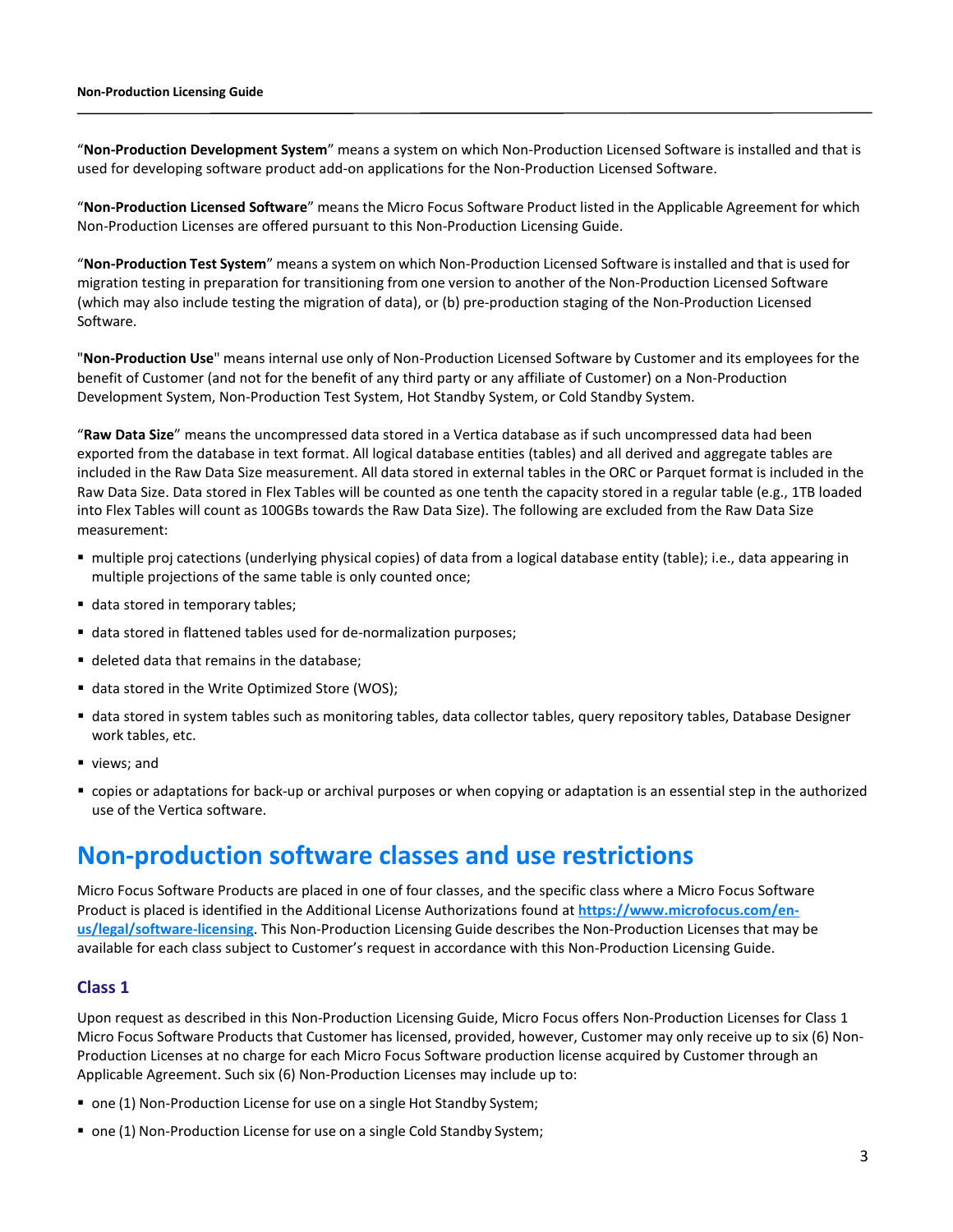- one (1) Non-Production License for use on a single Non-Production Development System; and
- Non-Production Licenses for use on up to three (3) Non-Production Test Systems.

Notwithstanding the foregoing, Non-Production Licenses for Micro Focus Software Products that Customer has licensed on a term or subscription basis are only valid during the term of the corresponding Micro Focus Software Product that Customer has licensed on a term or subscription basis. Customer must un-install any associated Micro Focus Software Products if the original term or subscription license lapses or is not renewed.

## <span id="page-3-0"></span>**Class 2**

Upon request as described in this Non-Production Licensing Guide, Micro Focus offers Non-Production Licenses at current list prices for Class 2 Micro Focus Software Products that Customer has licensed. Micro Focus may assign separate product numbers for Non-Production Licenses for certain Class 2 products. Any use restrictions will be located in the Applicable Agreement for the corresponding Class 2 products.

## <span id="page-3-1"></span>**Class 3**

Micro Focus does not offer Non-Production Licenses for Class 3 Micro Focus Software Products or for Persistent Systems Limited Radia Client Automation Software (Standard or Enterprise) in Micro Focus Client Automation Center.

### <span id="page-3-2"></span>**Class 4**

Subject to the following restrictions, upon request as described in this Non-Production Licensing Guide, Micro Focus offers Non-Production Licenses at no charge for Class 4 Micro Focus Software Products that Customer has licensed through an Applicable Agreement:

- Non-Production Licenses may be used on either a single Hot Standby System or a single Cold Standby System, or both concurrently provided, however Customer may only receive one (1) Non-Production License for use on a single Hot Standby System, and one (1) Non-Production License for use on a single Cold Standby System for each Micro Focus Software Product licensed by Customer;
- Customers may receive and use one (1) Non-Production License on a single Hot Standby System for each Vertica Micro Focus Software Product that customer has licensed and data in the Hot Standby System must be a replica of the primary database;
- Customer may receive an unlimited amount of Non-Production Licenses for use on a Non-Production Development System or Non-Production Test System at no charge for each Micro Focus Software Product licensed by Customer;
- Non-Production Licenses shall not exceed the licensed number or quantity of Concurrent Conversations, Clusters, Connectors, Documents, External Data Size, IDOL Raw Data Size, Ingestion Channel, Nodes, or Raw Data Size for the purchased Micro Focus Software Product but will not count against the quantitative calculation applicable for such Micro Focus Software Product; and
- Non-Production Licenses cannot be used to improve the performance orsize of Customer's production environment.

<span id="page-3-3"></span>**Notwithstanding the foregoing,** Non-Production Licenses for Micro Focus Software Products that Customer has licensed on a term or subscription basis are only valid during the term of the corresponding Micro Focus Software Product that Customer has licensed on a term or subscription basis. Customer must un-install any associated Micro Focus Software Products if the original term or subscription license lapses or is not renewed.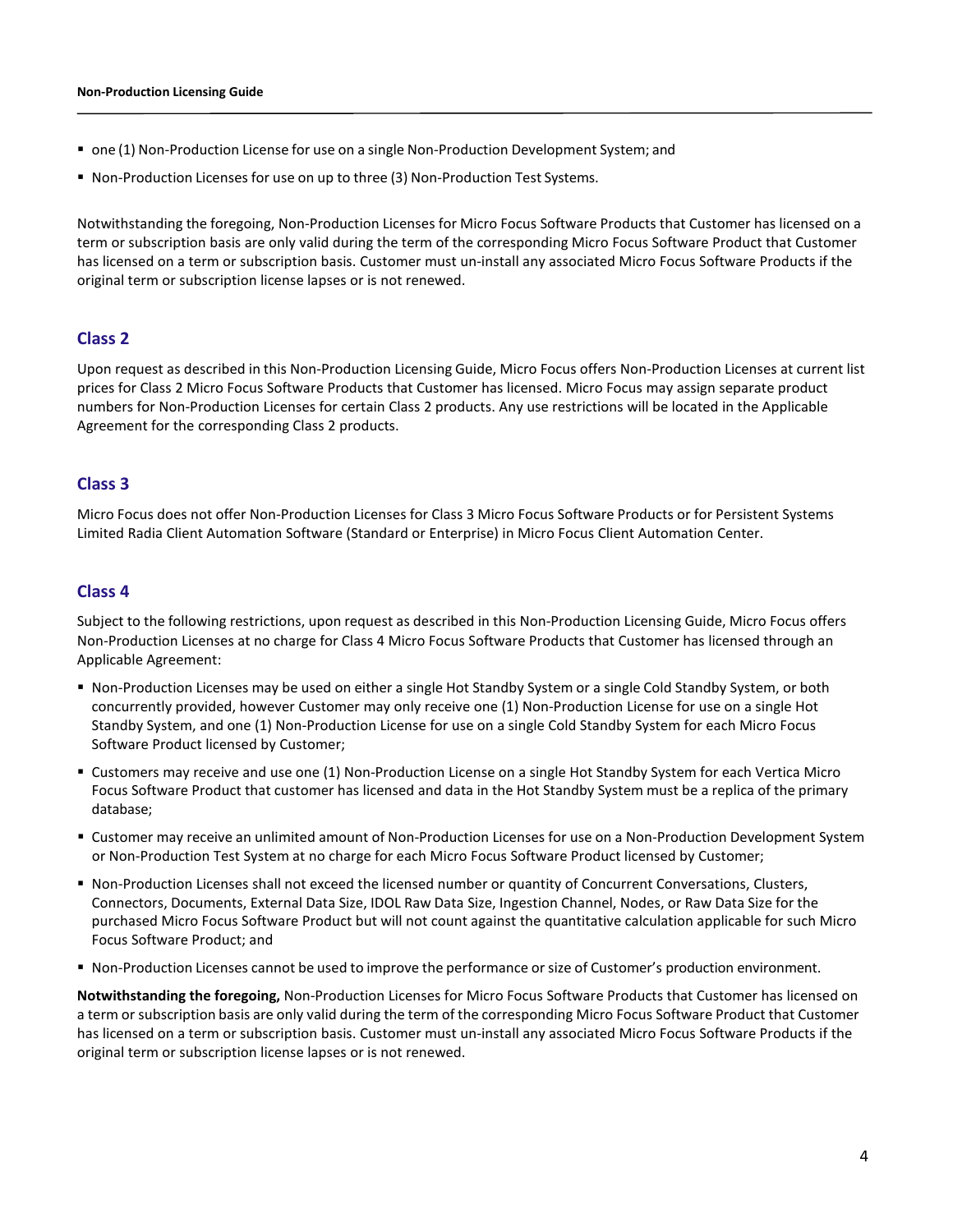# **Process for requesting Non-Production Licenses**

## <span id="page-4-0"></span>**Class 1 and Class 4**

Customer can only request Non-Production Licenses for Micro Focus Software Products licensed to Customer that are on active support contracts where all fees due have been paid and Customer is not in breach of the Applicable Agreement or support contract. Log into the Software Entitlement Portal at **[https://www.microfocus.com/support-and-services/support](https://www.microfocus.com/support-and-services/support-login/)[login/](https://www.microfocus.com/support-and-services/support-login/)** and select the Entitlements tab. The Non-Production Licenses are available on the Non-Production tab. Select the Environment Type and, subject to the restrictions in this Non-Production Licensing Guide, activate any allowable Non-Production Licenses. Please be prepared to provide the original Micro Focus order number or Applicable Agreement used for production licenses and products/quantities for the Non-Production Licenses request. If you obtained licenses from a Micro Focus company and do not have Micro Focus order numbers, you should submit a support case for a Non-Production Licenses request through **https:/[/www.microfocus.com/support-and-services/support-login/](http://www.microfocus.com/support-and-services/support-login/)**.

## <span id="page-4-1"></span>**Class 2**

Customer can order Non-Production Licenses for Class 2 Micro Focus Software Products in the same manner that it orders a production license for such products.

# <span id="page-4-2"></span>**Support for Non-Production Licensed Software**

Micro Focus offers support for Class 1 and Class 4 product Non-Production licenses, at no additional charge, to Customers having a valid support contract with Micro Focus covering the Production license configurations of those products. Support for Class 2 product Non-Production licenses requires a paid support contract for these licenses.

## <span id="page-4-3"></span>**Frequently Asked Questions**

#### *Q: Is support free for Class 1 and Class 4 Non-Production licenses?*

A: No, in order to receive support, Customer must first purchase support on the production license configuration of the same Micro Focus Software Product.

#### *Q: Is support free for Class 2 Non-Production Licenses?*

A: No, Customer must acquire support separately for the Non-Production Licenses for Class 2 Micro Focus Software Products.

#### *Q: Can a customer request a Non-Production License without purchasing a production license?*

A: No, Non-Production Licenses are only provided when Customer has purchased production licenses of the same Micro Focus Software Product.

#### *Q: Can a customer use a Non-Production License to test, develop, or otherwise support or manage third party software?*

A: No, Non-Production Licenses can only be used to test, develop, support or manage the licensed Micro Focus Software Product, and cannot be used to support other Micro Focus Software Products or third party software products.